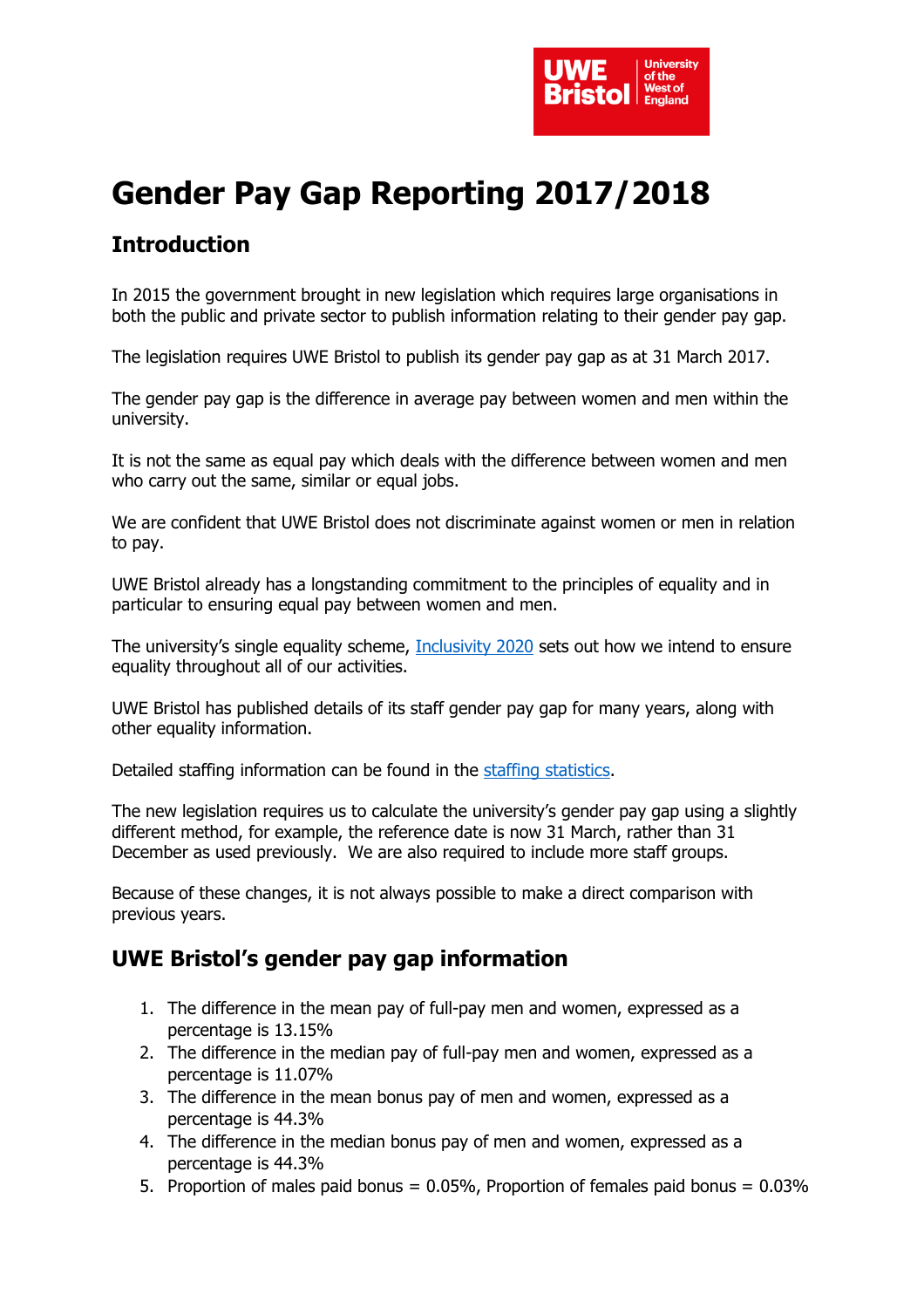| <b>Quartile Band</b>  | Women | Men |
|-----------------------|-------|-----|
| <b>Upper Quartile</b> | 48%   | 52% |
| Upper Middle Quartile | 56%   | 44% |
| Lower Middle Quartile | 64%   | 36% |
| Lower Quartile        | 67%   | 33% |

6. The proportion of full pay for men and women in each of the four quartile bands is:



These figures have been calculated in accordance with the requirements of the Equality Act 2010 (Specific Duties and Public Authorities) Regulations 2017.

#### **Explanatory notes**

- "full-pay" means a staff member who was employed on 31 March 2017 who was not on a reduced rate of pay (because, for example they are receiving sick pay).
- Only the two most senior posts within the university (the Vice-Chancellor, President and Chief Executive Officer (VC) and Deputy Vice-Chancellor and Provost (DVC)) are entitled to receive a bonus. As at 31 March 2017, the VC was male and DVC was female. The mechanism for determining the VC and DVC's bonus is identical, they both have the opportunity to earn a bonus equal to the same percentage of basic pay. The difference in bonus paid can be explained by the salary relativity between the role of VC and DVC.